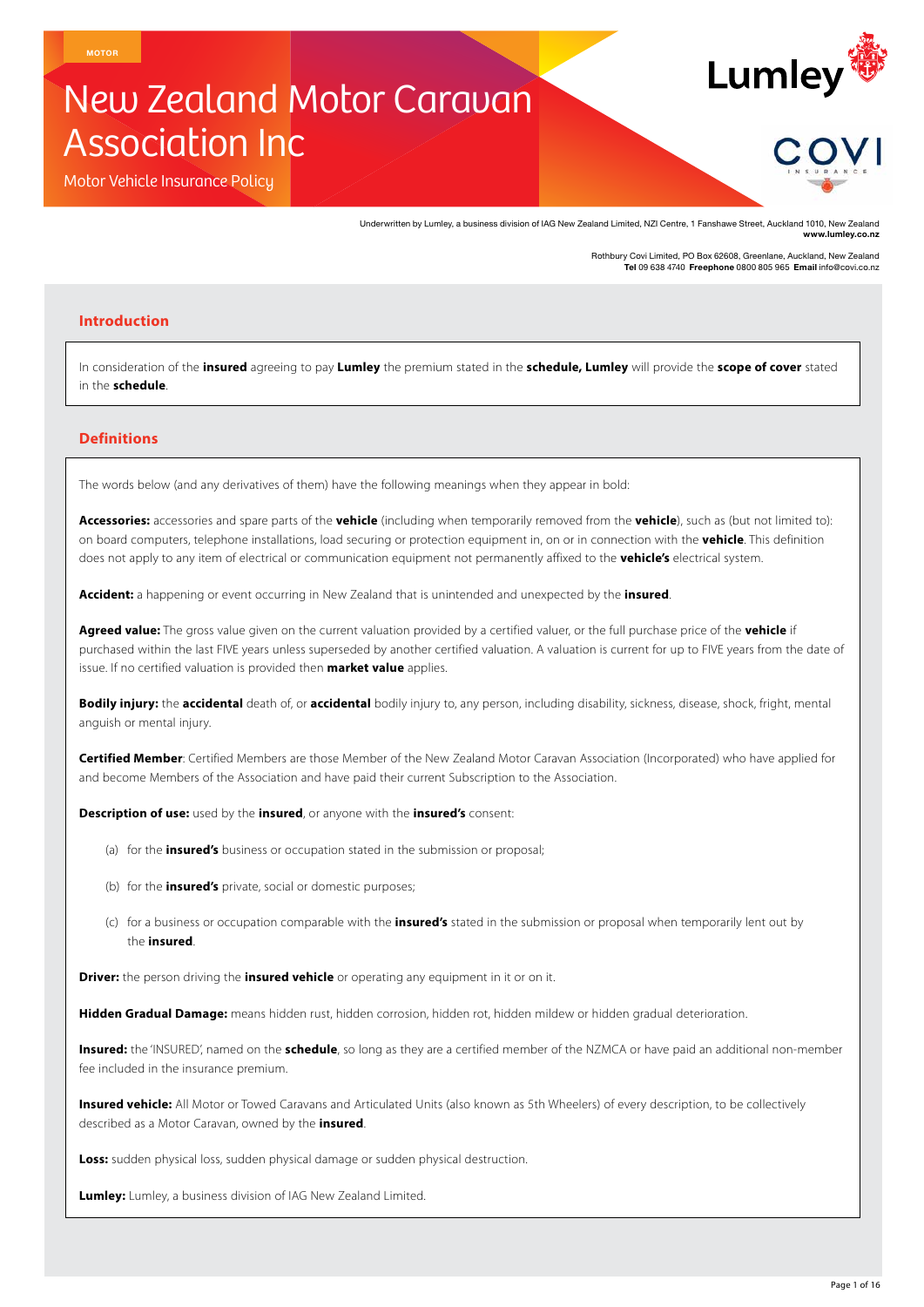**Market value:** the reasonable sale price of the same, or a comparable **Motor Caravan**, of similar pre-**loss** age and condition.

**Motor Caravan:** Is the Motor or Towed Caravan and Articulated Units including the permanent fixtures, fittings, furnishings and equipment contained in or on the motor or towed Caravan. This includes specifically, but not only, built in furniture, generators (up to 3.75KW) awnings, ranges, refrigerators, blinds, squabs, carpets and toilets (whether loose or permanently installed). It also includes permanently fixed microwave ovens, videos/DVDs, televisions sets, audio equipment and CBs. For a vehicle to be classed as a Motor Caravan, the minimum requirement is that the **insured vehicle** must have a built-in sink, bench and bed. If your **insured vehicle** does not meet these requirements it cannot be insured under this policy, unless covered by Section 1: Cover for the insured vehicle – D. Section 1 Automatic Extensions – 1 Builders Risk.

**Period of insurance:** the period of time stated in the **schedule**. If this policy is renewed, the period of time stated in the most recent Renewal Invitation.

**Reparation:** is the amount ordered by a New Zealand Court to be paid to the victim of an offence under section 32 of the Sentencing Act 2002.

**Schedule:** the most recent schedule (and any policy endorsements) issued to the **insured**.

**Scope of cover:** one of the following levels of cover:

- (a) **"Comprehensive"**: All Sections of this policy apply; or
- (b) **"Third Party Liability Only"**: Only Section 2 of this policy applies; or
- (c) **"Third Party Fire Theft and Illegal Conversion"**: Sections 1 and 2 of this policy apply. However, in respect of Section 1 the cover is restricted to **loss** caused directly by fire, lightning; explosion and theft or illegal conversion of the **insured vehicle**.

**Vehicle:** any type of machine on wheels, tracks or rollers that is propelled by its own power, and anything designed to be towed by such a machine.

**Vehicle schedule:** the most recent underwriting schedule supplied to **Lumley**, on behalf of the **insured**, listing the **vehicles** covered under this policy and their **market values**.

## **Section 1: Cover for the insured vehicle**

## **A. Cover**

**Lumley** will indemnify the **insured** for **accidental loss** to an **insured vehicle** during the **period of insurance**.

## **B. Basis of Settlement**

- **1 Lumley** will, at its option, settle the claim in one of the following ways:
	- (a) pay the reasonable cost of repairs to the **insured vehicle**, or
	- (b) pay the cash equivalent of the reasonable cost of repairs to the **insured vehicle**, or
	- (c) replace the **insured vehicle**, or
	- (d) pay the **insured vehicle's market value** at the time of the **loss**, or
	- (e) pay the **insured vehicle's agreed value** at the time of the **loss** if **agreed value** applies to that vehicle.
	- (f ) All truck and or tractor units forming part of an articulated unit and any **Motor Caravan** not complying with **agreed value** terms are insured on the basis of **market value**.

The tables below will be used when settling any claim:

(a) The replacement cost without deduction for wear and tear or depreciation for:

- Built-in furniture, toilets, refrigerators, microwave ovens less than 10 Years Old.
- Carpets, blinds, drapes and squabs less than 5 Years Old.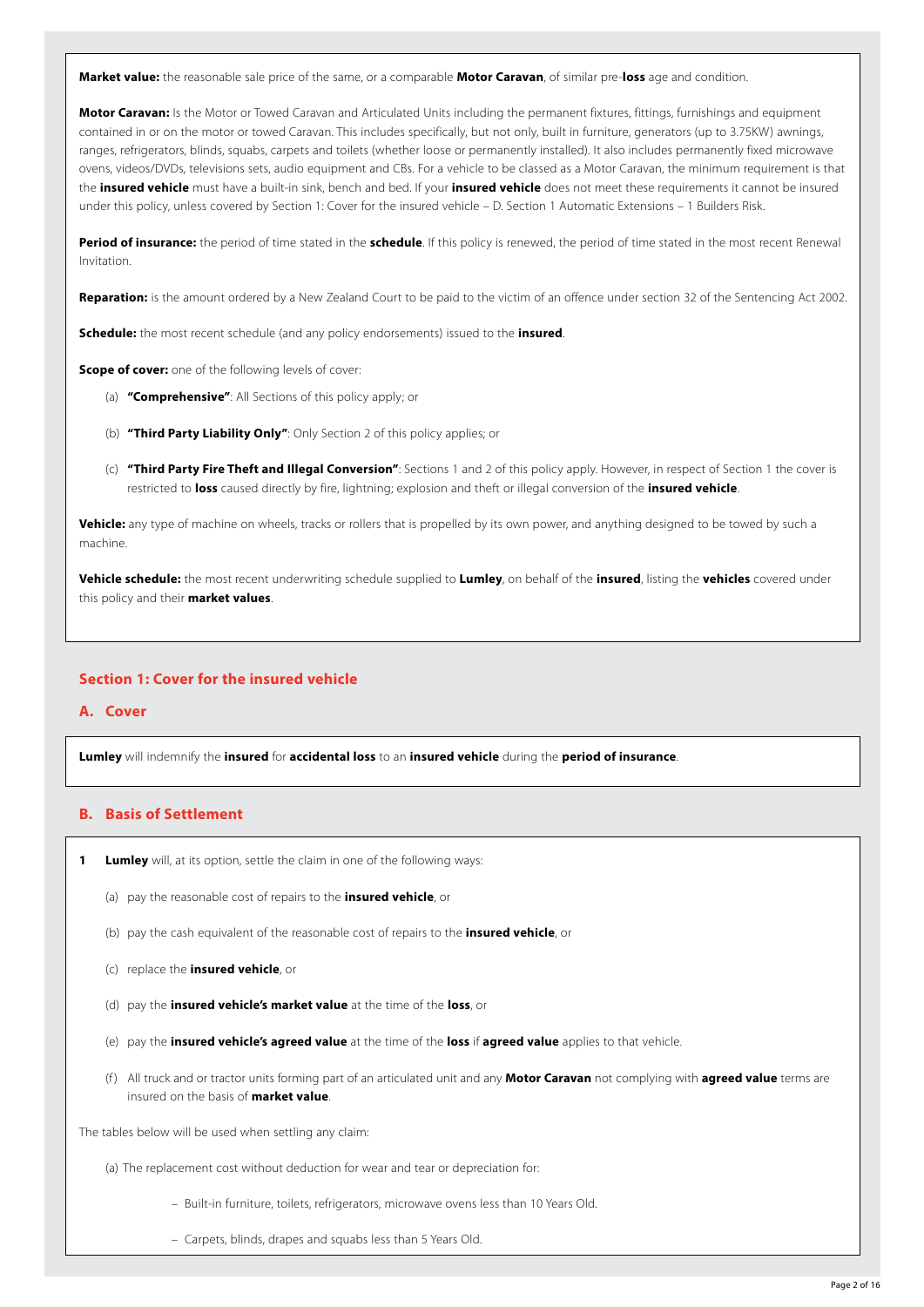(b) The replacement cost for awnings, less deduction for wear and tear as per the chart below:

| <b>Age of Awning at time of Loss</b>                                                                           | <b>Percentage of Depreciation</b> |
|----------------------------------------------------------------------------------------------------------------|-----------------------------------|
| $1 - 3$ Years                                                                                                  | 0%                                |
| $4 - 5$ Years                                                                                                  | 20%                               |
| $6 - 8$ Years                                                                                                  | 40%                               |
| $9 - 12$ Years                                                                                                 | 60%                               |
| $13 - 15$ Years                                                                                                | 80%                               |
| Over 15 Years                                                                                                  | 100%                              |
| MOTE. Which and Change damages to control ad has accessible of this as a control and and an above had not be d |                                   |

**NOTE: Wind and Storm damage is excluded to any awning if it has been left erected and unattended for more than 48 consecutive hours.**

- **2** Unless specified elsewhere in this policy **Lumley's** maximum liability will not exceed the **market value** of the **insured vehicle** or the limit stated in the **schedule** for any one **insured vehicle**, whichever is the lesser.
- **3 Lumley** is not liable for that portion of any repair or replacement that improves the condition of the **insured vehicle** beyond its condition before the **loss**.
- **4** If any part or component of the **insured vehicle** is no longer manufactured **Lumley** is not liable for more than the supplier's or manufacturer's is last list price.
- **5 Lumley** is not liable for the deductible shown below for each **loss** to an **insured vehicle**. However, where more than one **insured vehicle** suffers **loss** in relation to the same **accident**, only one deductible will apply.

**Deductibles** – Applicable to Section 1 of this policy (Unless a different excess is shown on the **schedule**)

## **i For Motor Caravans less than \$350,000**

- (a) Damage to the **insured vehicle**
	- 1. New Zealand Residents \$500 excess.
	- 2. Non New Zealand Residents \$1,250 if you normally reside in a country that requires you to drive on the right hand side of the road. If you normally reside in a country that requires you to drive on the left hand side of the road then a \$750 excess applies.
- (b) Windscreen and Window Glass Nil.
- (c) Loss or damage caused by fire, or if the whole **Motor Caravan** is stolen and not recovered Nil excess.

## **ii For Motor Caravans equal to or greater than \$350,000**

- (a) Damage to the **insured vehicle**
	- 1. New Zealand Residents excess of 1% of the sum insured shall apply.
	- 2. Non New Zealand Residents an additional \$1,250 if you normally reside in a country that requires you to drive on the right hand side of the road. If you normally reside in a country that requires you to drive on the left hand side of the road then the standard excess will apply.
- (b) Windscreen and Window Glass \$1,000 for glass replacement but Nil for glass repairs.
- (c) Loss or damage caused by fire, or if the whole **Motor Caravan** is stolen and not recovered 1% of the sum insured shall apply.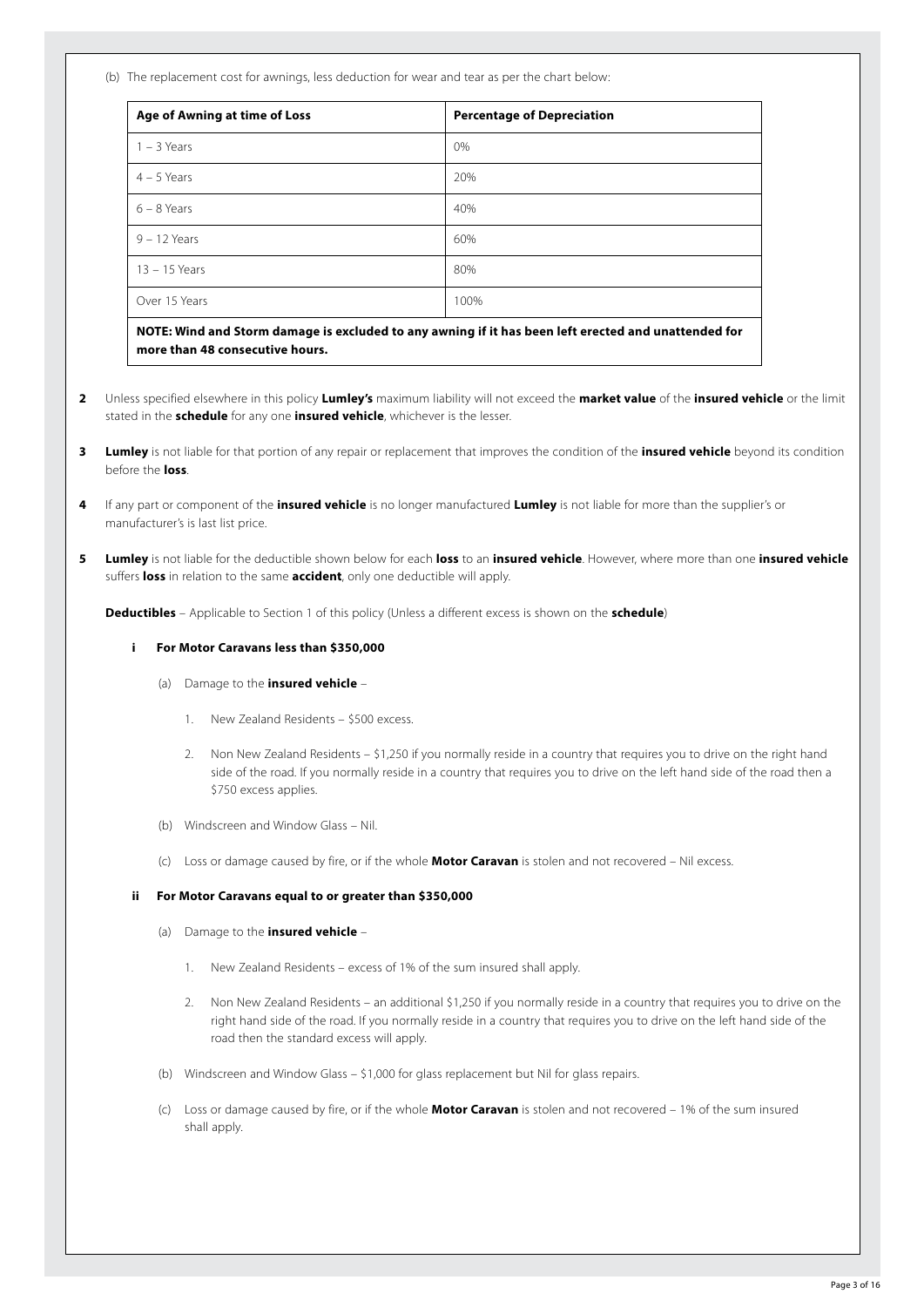# **C. Exclusions**

## **1 Causes of Loss**

This policy does not insure **loss** caused by:

- (a) Wear and tear. However, this Exclusion is limited to the part immediately affected and does not apply to resultant damage to other parts of the **insured vehicle**.
- (b) Rust or corrosion (other than the cover provided under the **hidden gradual damage** benefit).
- (c) Faulty or defective design or specification. However, this Exclusion is limited to the part immediately affected and does not apply to resultant damage to other parts of the **insured vehicle**.

## **2 Types of Loss**

This policy does not insure the following types of **loss** however caused:

- (a) Consequential loss of any kind (including loss of use);
- (b) Depreciation or loss of value;
- (c) Mechanical or electrical breakdown or failure of any part of the **insured vehicle**, including its engine, hydraulic and transmission systems. (Note: servicing and maintenance errors (among other things) are not covered). However, this Exclusion 2(c) shall not apply if the mechanical or electrical breakdown or failure results in or from the **insured vehicle**:
	- i. Catching fire;
	- ii. Overturning;
	- iii. Suffering an impact or collision;
	- iv. Being partly or fully immersed in water;
	- v. Being stolen or illegally converted;
	- vi. Being maliciously damaged
- (d) Any loss to tyres or their tubes by the application of brakes or by punctures, cuts, splits or bursts unless caused at the same time as a loss for which a claim is payable.

*Please also refer to the General Exclusions.*

# **D. Section 1 Automatic Extensions**

# **These extensions apply automatically. They are otherwise subject to the terms of the policy.**

## **1 Builders Risk**

It is noted and agreed that the **Motor Caravan** declared to be in the course of construction (and materials to be incorporated in the completed **Motor Caravan**) are deemed to be insured under the terms, conditions and exceptions of the Policy including road/mobile testing when the vehicle is not in a complete state.

## **2 Claims preparation costs**

This policy covers reasonable costs incurred by the **insured** in preparing a claim for **loss** covered under Section 1, or proving that a **loss** is a claim under Section 1 (but not costs incurred in disputing the claim if it is declined).

**Lumley's** total liability in respect of any one claim will not exceed \$5,000. A deductible of \$500 for any one claim applies.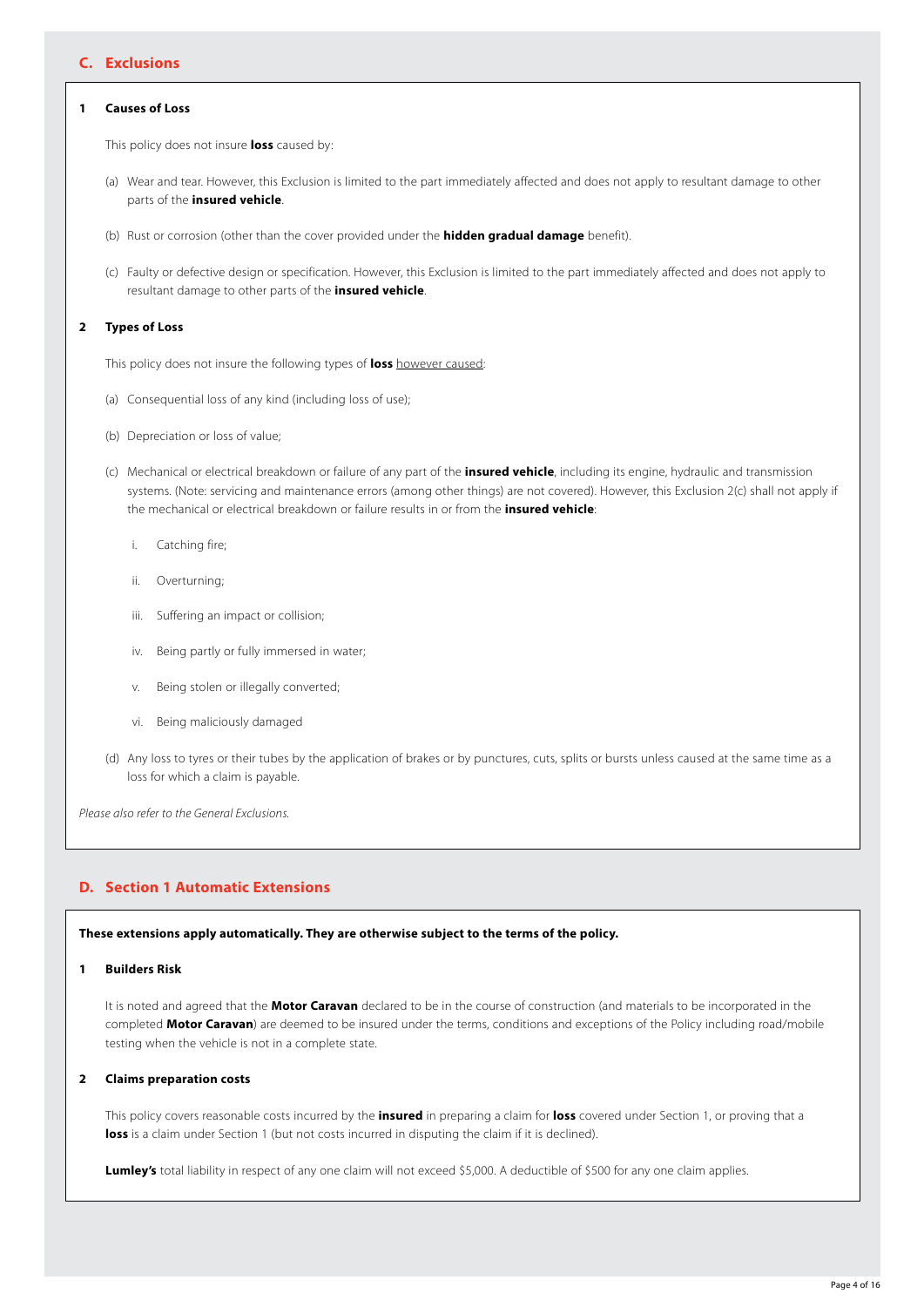## **3 Completion of journey costs**

When, as a result of a **loss** covered under Section 1, the **insured's** journey cannot be continued, this policy covers the reasonable costs incurred in:

- (a) hiring another vehicle of similar make and model to complete the journey, or returning the **insured** to where the journey first commenced; and
- (b) returning the **insured vehicle** to the premises where it is normally based following its repair, or the cost of recovering it in the event of theft or illegal conversion.

**Lumley's** total liability will not exceed \$5,000 in the aggregate for all **accidents** during the **period of insurance**.

#### **4 Death by Accident**

If the **insured** dies as a result of **accident** covered by this policy, whether or not death occurs at the time of the **accident, Lumley** will pay \$5,000 to the **insured's** estate, regardless of any other insurance, provided that death occurs within 90 days following the **accident**.

#### **5 Disability modifications**

If the **insured** is injured as a direct result of **loss** covered under Section 1, and this results in permanent disability which necessitates vehicle modifications (such as hand controls), either to an **insured vehicle** or to the **insured's** private vehicle, Section 1 covers the reasonable cost of these modifications.

However, **Lumley** is only liable in excess of any amount payable by the Accident Compensation Corporation, and its total liability will not exceed \$5,000 for any one **accident**.

## **6 Diesel Exhaust Fluid**

This policy is extended to cover **accidental loss** to an **insured vehicle** during the **period of insurance** caused directly by the addition of diesel exhaust fluid into the **insured vehicle's** fuel system.

'Section 1 – Exclusions C, 2 – Types of Loss (c)' does not apply to this extension. The most **Lumley** will pay under this extension for any one **event** is \$10,000. **Lumley** will only pay for one claim under this extension per **period of insurance** regardless of the number of **insured vehicles** covered by this policy.

**Lumley** is not liable for the deductible of \$500, or the standard Section 1 deductible, whichever is the greater.

#### **7 Electrical Equipment**

This policy is extended to indemnify the **insured** in respect of loss or damage to electrical motors and starters not forming part of the engine of the **Motor Caravan** which do not individually exceed 3.75KW (5HP). Exclusion 2 C does not apply to this extension.

#### **8 Free Trailer Benefit**

This policy extends to provide cover in respect of loss or damage to any trailer, not otherwise insured, up to the **market value** of that trailer or \$1,500 whichever is less. Section 2 of this policy will also extend to the trailer whilst it is being used in connection with the **insured vehicle**. There is no cover for loss of or damage to any contents of any such trailer.

## **9 Funeral expenses**

- (a) If the **insured** dies as a direct result of **loss** covered under Section 1, whether or not death occurs at the time of the **loss**, this policy covers all funeral expenses associated with the burial or cremation of the **insured**, in excess of any amount payable by the Accident Compensation Corporation or another insurer.
- (b) Cover includes any travel costs within New Zealand of the deceased **insured** or any member of his or her immediate family (e.g. father, mother, brother).

**Lumley's** total liability will not exceed \$5,000 in respect of any one **accident**.

#### **10 Hidden Gradual Damage**

**Lumley** will cover the **insured** for the cost of repairing the **insured vehicle** if it suffers **hidden gradual damage** caused by water which **accidentally** leaks or overflows from any window, door, toilet system, shower system, internal water pipe, internal waste disposal pipe, internal water tank, or internal waste tank permanently installed in the **insured vehicle**.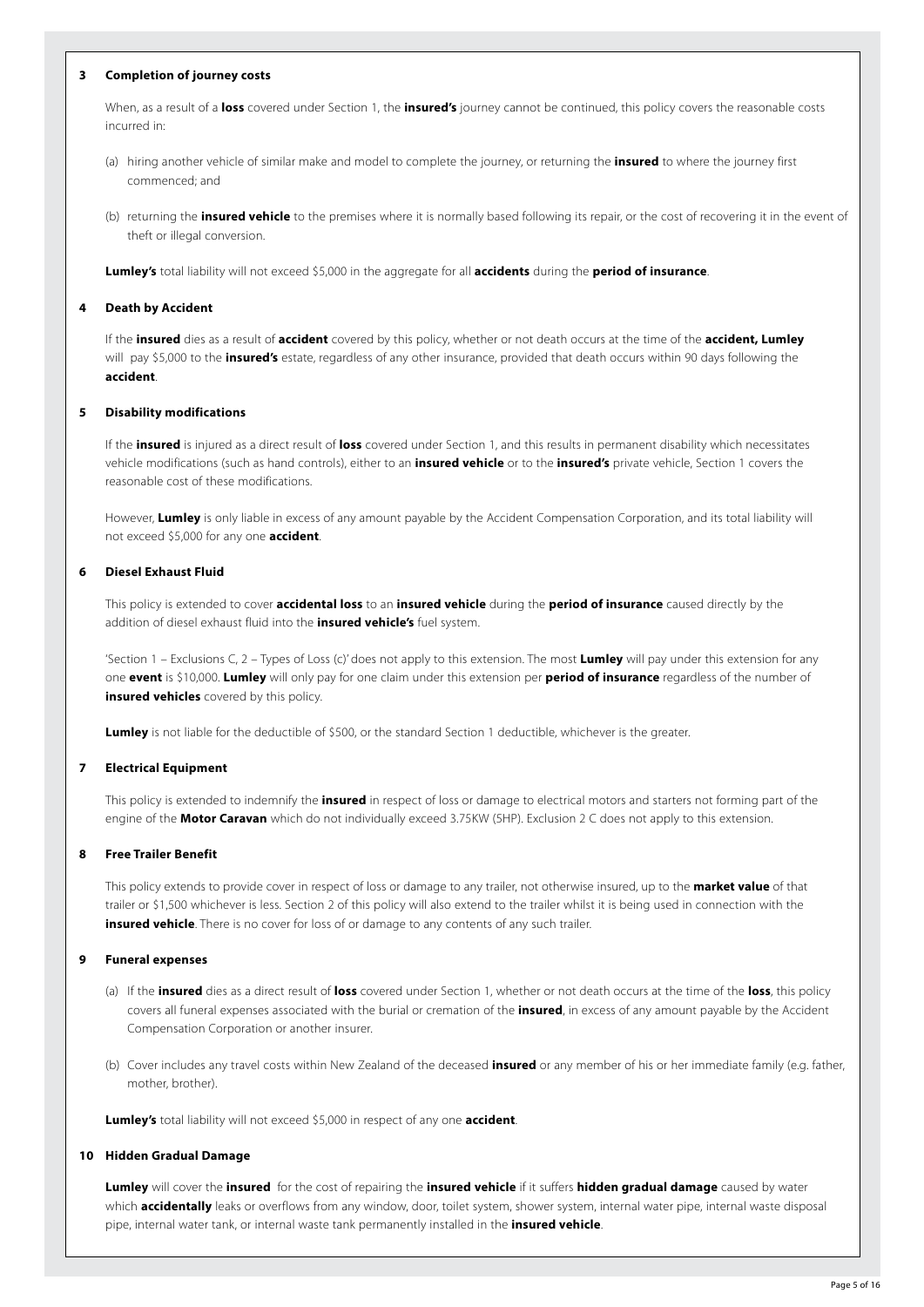However, the leak or overflow must first occur and the **loss** must first be discovered during the **period of insurance**.

**Lumley** will pay up to \$2,000 during any one 12 month period to repair the damage. This limit includes the costs of locating the leak provided that **Lumley** has given prior consent. **Lumley** will not pay for repairing the leak.

## **11 Increased Value Extension**

It is noted and agreed where any **insured vehicle** is taken off the road for the purpose of major overhaul or refit work, the sum insured may be increased at any time by the value of the work undertaken, but in the event of loss the total amount payable shall not exceed the sum insured declared or agreed on the policy **schedule**.

#### **12 Load recovery**

Section 1 covers the reasonable costs incurred in salvaging any load carried by an **insured vehicle** which, following loss covered under Section 1, has spilled onto a road, carriageway or parking area. This includes the reasonable costs of reloading or trans-shipping the load to the nearest place of safe storage.

**Lumley's** total liability will not exceed \$5,000 for any one **accident**.

## **13 Other Caravan Contents**

This policy is extended to insure **your** other caravan contents for sudden and **accidental loss** whilst in or around **your vehicle**. For the purpose of this Additional Benefit, other caravan contents includes loose items of bedding, linen, cooking utensils and cutlery, outdoor furniture, furnishings, barbeques and the like and possessions that would normally be used in connection with a **Motor Caravan** provided that they are not otherwise insured. It does not include personal effects such as clothing, wearing apparel, money, traveller's cheques, papers and documents, jewellery or fashion accessories.

**Lumley** will pay the **market value** or the sum insured, whichever is the lesser. The most **Lumley** will pay for this extension is \$2,000 for any one item and \$10,000 for any one **event**, unless a higher amount is shown in the **schedule**.

#### **14 Makers Specification**

It is acknowledged that an **insured vehicle** may be modified from the makers' specification to convert it into a Motorhome or Towed Caravan in such a way as to comply with all relevant Regulations issued by the Land Transport Authority.

## **15 Mutually acceptable assessors**

An assessor mutually agreed upon by the insured and **Lumley** shall assess any claim within the terms of Section 1 of this policy.

## **16 Protection and Replenishment Costs**

This cover extends to include the reasonable costs of replenishing and/or replacing fire fighting equipment which is lost or damaged whilst used protecting the **insured's** property against loss or damage by any cause not excluded by this policy. This cover only applies if such replenishment or replacement is not more specifically insured by another policy. The maximum amount payable under this extension is \$300 during any one **period of Insurance**.

#### **17 Repairs authorisation**

The **insured** may authorise any reasonable repairs to a maximum of \$1,000 without prior notice to **Lumley**. If the estimated repair costs exceed this amount repairs must not be commenced without the consent of **Lumley** or its assessor. **Lumley** or its assessor must be given the opportunity of examining the damage to the **insured vehicle** prior to repair.

## **18 Rewards**

If loss caused by theft of an **insured vehicle** is covered under Section 1, this extension covers any reward offered, with **Lumley's** prior approval, to secure the return of the **insured vehicle**.

**Lumley's** total liability will not exceed \$5,000 for all rewards offered for any one loss.

#### **19 Salvage and Safety**

Following **loss** covered under Section 1, this policy covers reasonable costs incurred in salvaging, recovering or disposal of the **insured vehicle**, including the costs of ensuring its safety and delivery to a place of suitable repair or inspection.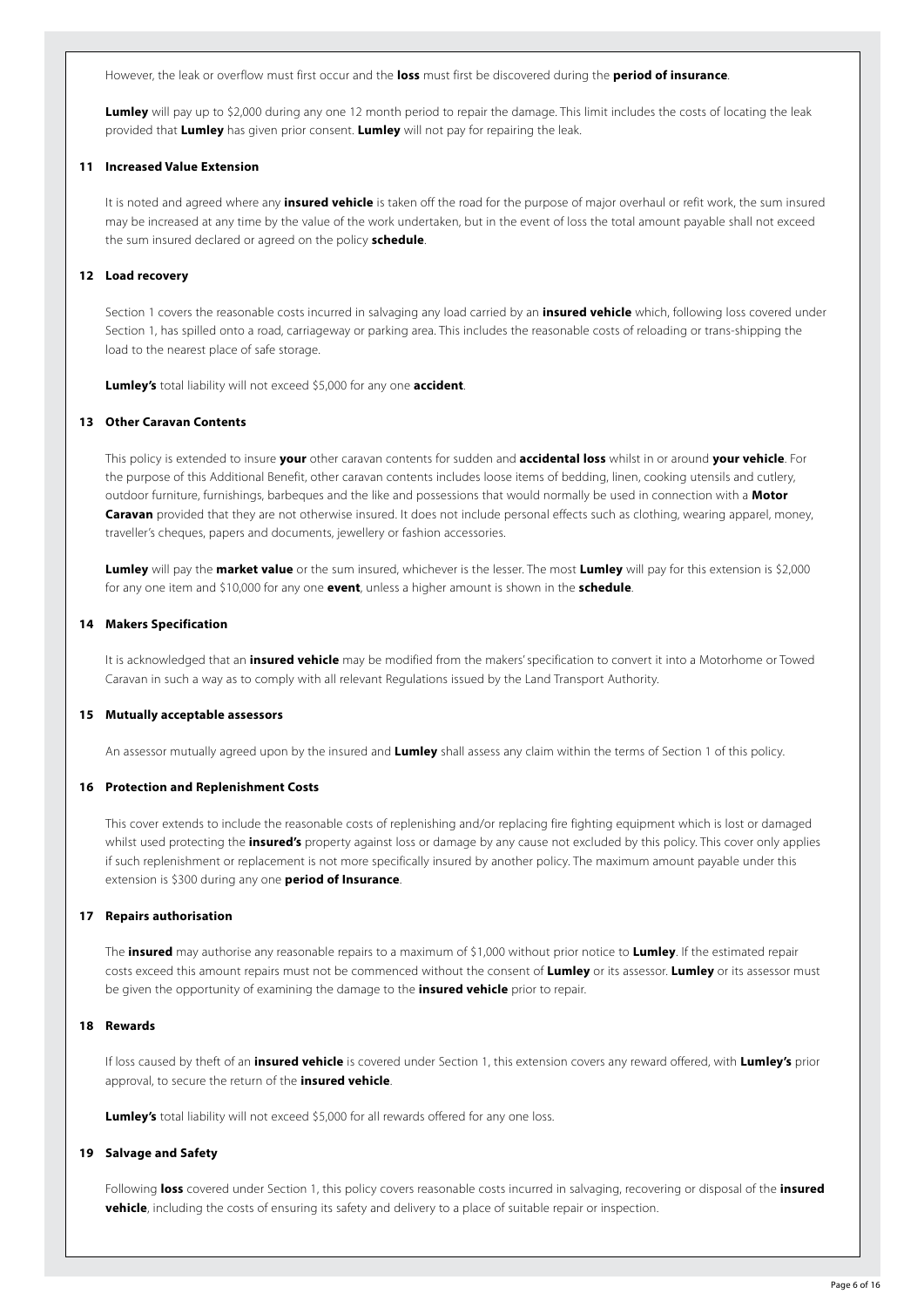In the event of mechanical breakdown of the **insured vehicle, Lumley** will pay towing costs up to maximum amount of \$500 per breakdown to deliver the **insured vehicle** to the nearest suitable repairer, subject to prior consent from **Lumley**, up to a maximum amount of \$750 per **period of insurance**, the cost of the breakdown itself, towing without prior consent and more than two breakdowns per **period of insurance** are excluded. **Lumley** is not liable for the deductible of \$100.

## **20 Transportation costs and Travel Expenses**

In the event of loss or damage to the **insured vehicle** described in the **schedule** for which a claim is made and payable under Section 1 of this policy, **Lumley** will meet the actual reasonable costs incurred for:

- i. Transportation and travel expenses incurred by the **insured** and/or the **insured's** family permanently residing with the **insured** from the place at which the loss or damage occurred to the **insured's** normal place of residence in New Zealand if they are unable to return in the **insured vehicle**. The maximum amount payable under this extension is \$1,500 during any one **period of insurance**.
- ii. Temporary accommodation whilst the **insured vehicle** is in an unusable condition to a value of \$700 per week for a duration of no more than 7 weeks where the **Motor Caravan** is the **insured's** only form of residence.
- iii. The return of the **insured vehicle** to the **insured's** normal place of garaging in New Zealand or to such other place as may be agreed upon following repairs.

In the event of the theft or conversion and later recovery of the **insured vehicle** described in the **schedule**, **Lumley** will meet the actual reasonable costs incurred for the return of the **insured vehicle** to the place from which it was stolen or to such other place as may be agreed or to its normal place of garaging.

## **21 Windscreen and Window Glass**

If **loss** covered under Section 1 occurs solely to an **insured vehicle's** windscreen, sunroof, headlights or window glass or perspex no deductible applies unless otherwise specified in the **schedule**. This will also apply in respect to bodywork that has been scratched or damaged as a result of the above items sustaining **loss**.

This extension includes sign writing that requires reinstating due to the breakage of the windscreen or window glass, up to the value of \$250.

# **Section 2: Liability To The Public**

## **A. Cover**

**Lumley** will indemnify the **insured**, and any **driver** who is in charge of the **insured vehicle** with the **insured's** consent against the following:

- (a) Liability for:
	- (i) **accidental bodily injury** to any person;
	- (ii) **accidental loss** to any property;

occurring in New Zealand during the **period of insurance** in connection with an **insured vehicle** (including whilst being loaded or unloaded).

## (b) Liability for:

- (i) **accidental bodily injury** to any person;
- (ii) **accidental loss** to any property:

occurring in New Zealand during the **period of insurance** in connection with the movement, by the **insured** of any **vehicle** which:

- (i) is parked in a position which prevents or impedes the loading or unloading of the **insured vehicle**; or
- (ii) prevents or impedes the legitimate passage of the **insured vehicle**.

Exclusion 4 to Section 2 shall not apply to the **vehicle** being moved.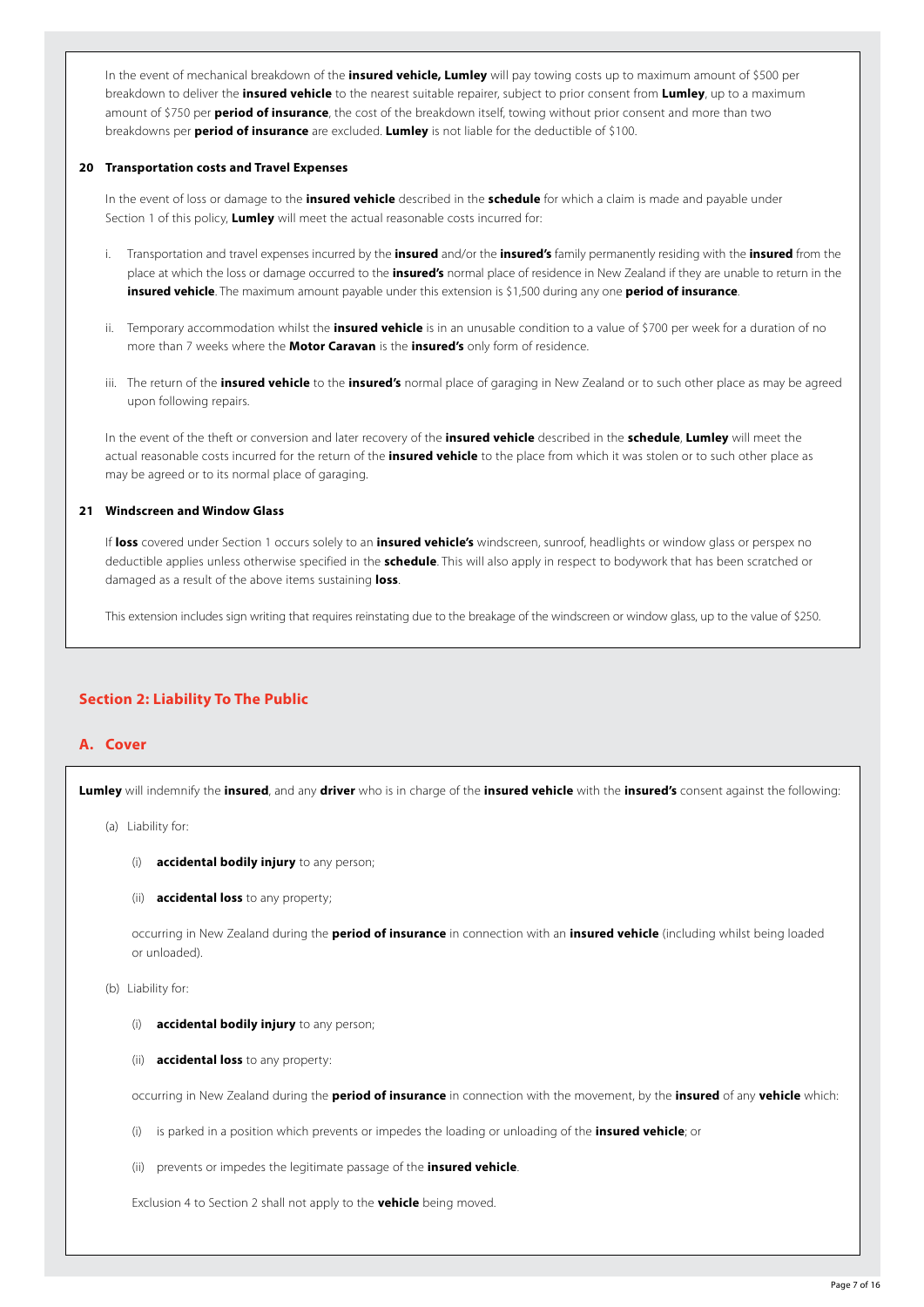(c) Liability for **reparation** payable to a victim who has suffered **accidental loss** of property or **bodily injury** as a result of the **insured** committing an offence occurring in New Zealand during the **period of insurance** (including while being loaded or unloaded) in connection with the **insured's** use of the **insured vehicle**, or any other private motor caravan, provided that the **insured** had the owner's permission to use the motor caravan.

Provided that:

- (i) the **insured** or any other person entitled to cover under this benefit must tell **Lumley** immediately if they are charged with any offence in connection with the use of the **insured vehicle**, or any other private motor caravan, which resulted in **loss** of property or **bodily injury** to another person; and
- (ii) **Lumley** must give written approval before any offer of **reparation** is made.

There is no cover under this benefit for any amounts that are covered under the Accident Compensation Act 2001 (Act), or would be covered but for:

- (i) a failure by the victim to correctly notify a claim to the Accident Compensation Corporation within the time required under the Act,
- (ii) the victim's decision, for whatever reason, not to claim any amount he or she would be entitled to claim under the Act,
- (iii) a decision by the Accident Compensation Corporation to decline a claim or limit its liability in whole or in part and for any reason whatsoever.

Nothing in this benefit should be taken as providing cover for any defence costs, court costs, levies or costs awarded for any offence.

- (d) Liability arising out of the **insured vehicle** being used in accordance with the **description of use**, during the **period of insurance**, for the purpose of towing any one trailer or caravan, or any one disabled vehicle, while attached to the **insured vehicle**. However, the towing must not be for hire or reward.
- (e) Defence costs necessarily and reasonably incurred to defend (a) and (b) above.

# **B. Basis of Settlement**

- **1 Lumley's** maximum liability under this Section 2 (inclusive of all costs and expenses) will not exceed the limit stated below for each claim, or series of claims, arising from one **accident**
	- (a) Third Party Liability \$10,000,000
	- (b) Carriage of Hazardous Goods \$5,000,000
	- (c) Airside Liability \$2,000,000
- **2** If **Lumley's** maximum liability is insufficient to cover both the **insured** named in the **schedule** and any other party entitled to cover under this Section it shall apply first to the **insured** named in the **schedule**.
- **3 Lumley** is not liable for the deductible shown in the **schedule** for each claim or series of claims arising from one **accident**.

# **C. Exclusions**

This policy does not insure:

#### **1 Liability outside New Zealand**

Liability determined by any court outside New Zealand;

## **2 Operation of plant or machinery**

Liability directly or indirectly caused while any component on the **insured vehicle** is being used or operated for the purpose for which it was designed (e.g. operation of a crane or back hoe);

## **3 Person in charge**

Liability in respect of **loss** to the property of, or **bodily injury** to, any person, who at the time of the accident, was in charge of the **insured vehicle**;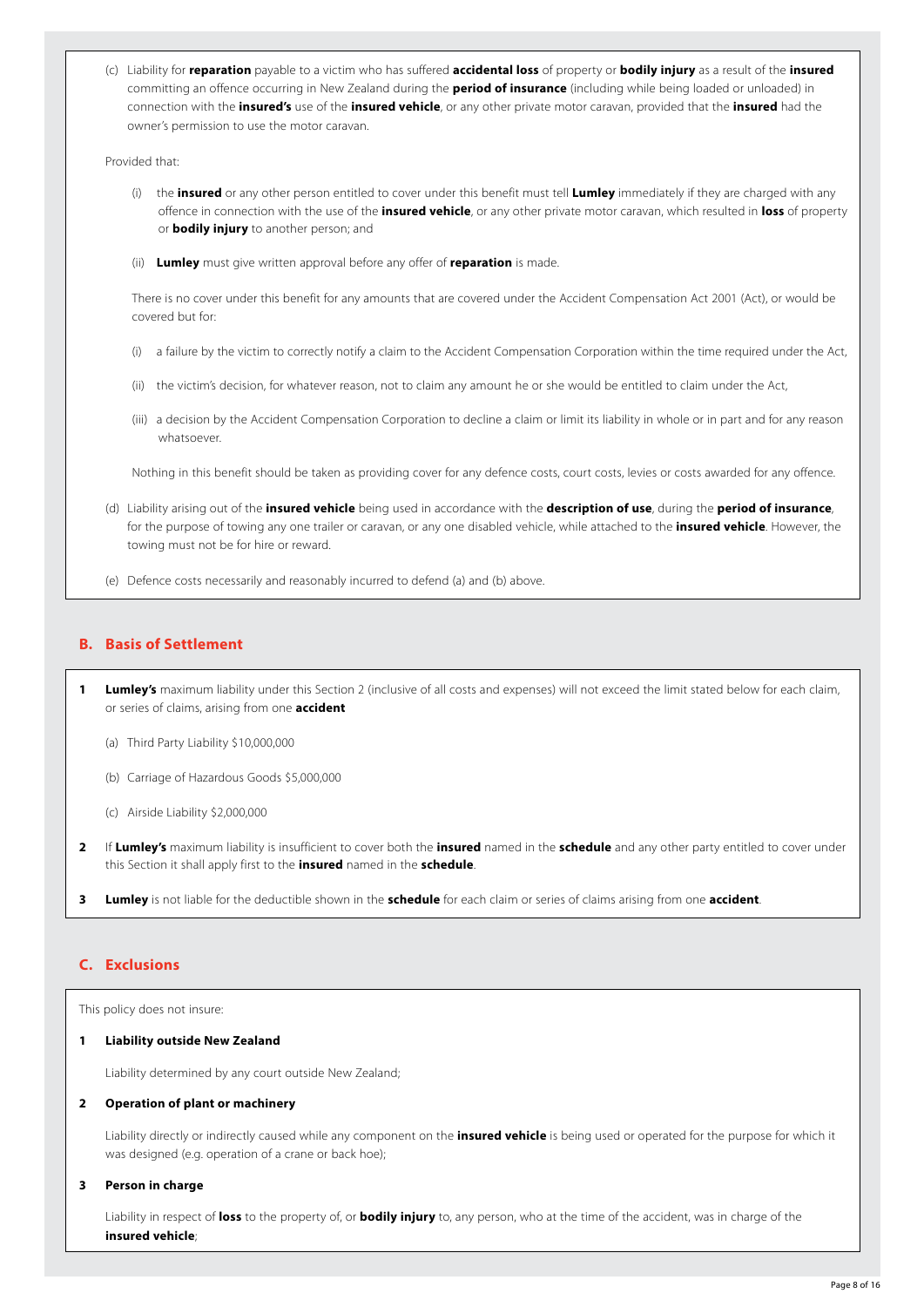## **4 Property in care, custody or control**

Liability in connection with any property that belongs to, or is in the care, custody or control of the **insured**, other than:

- (a) personal baggage and wearing apparel of any passenger; or
- (b) a building leased or rented by the **insured**; or
- (c) a **vehicle** (not being the property of the **insured**, or insured under Section 1 of the policy), which is being towed by an **insured vehicle**. However this does not apply to **vehicles** which are towed or recovered for reward where the **insured's** business includes a vehicle recovery service;

#### **5 Transporting of a load**

Liability in connection with the transporting of a load to, or away from, the **insured vehicle**. However this Exclusion does not apply to the actual loading or unloading of the **insured vehicle**.

## **6 Vibration or weight**

Liability for **loss** to property (including a road) arising from:

- (a) vibration caused by the **insured vehicle**, or
- (b) the weight of the load carried by the **insured vehicle**, or
- (c) the weight of the **insured vehicle**, or
- (d) the combined weight of the load and the **insured vehicle**.

## **7 Legal defence costs or court costs**

Any legal defence costs or court costs arising from the prosecution of any offence under any Act of Parliament including any Regulations, Rules or By-Laws made under any Act of Parliament.

*Please also refer to the General Exclusions.*

## **D. Section 2 Automatic Extensions**

## **These extensions apply automatically. They are otherwise subject to the terms of the policy.**

#### **1 Cleaning up costs**

Section 2 covers all costs lawfully charged by any local government body or authority, or any other entity for cleaning or restoring the site of an **accident** following **loss**, which is covered under Section 1 of this policy.

**Lumley's** total liability will not exceed \$20,000 for any one **loss**. A deductible of \$500 for any one claim applies.

#### **2 Defence costs**

If any **driver** insured under Section 2:

- (a) is charged with manslaughter, or dangerous or careless driving causing death arising from **loss**, covered under Section 1; and
- (b) is legally represented at any enquiry or coroner's inquest in connection with the death,

this policy covers the reasonable costs of the **driver's** legal representation.

'Section 2 – Liability to the Public, C. Exclusions – 7 Legal defence costs or court costs' does not apply to this extension.

**Lumley's** total liability will not exceed \$5,000 for any one **accident**.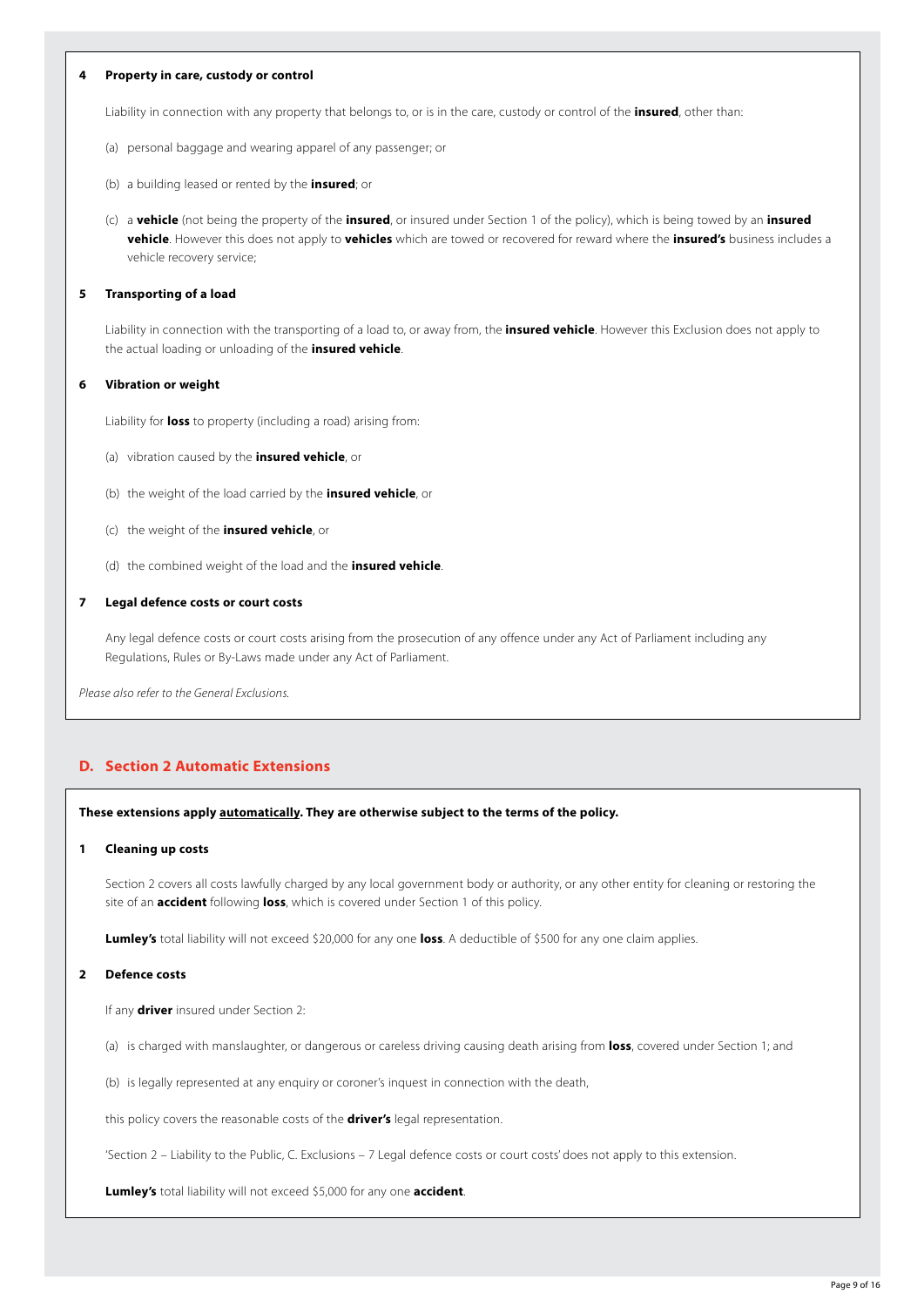## **3 Drivers indemnity**

**Lumley** will indemnify any person who is in charge of any **insured vehicle** on the **insured's** order or with their permission, provided that:

- (a) the **driver** is not entitled to indemnity under any other policy;
- (b) this indemnity will not apply to liability in connection with the letting out on hire of the **insured vehicle** without a **driver**.

## **4 Exemplary damages**

Section 2 covers the **insured's** liability for exemplary damages in New Zealand for **bodily injury**. General Exclusion 2(d) is deleted.

This extension is subject to the following:

- (a) **Lumley's** total liability will not exceed \$500,000 for any one claim, or series of claims arising from one **accident**, and \$1,000,000 in the aggregate for all claims during the **period of insurance**.
- (b) Each claim will be subject to a deductible of 10% of the claim, with a minimum of \$5,000, in addition to any other policy deductible.
- (c) There is no indemnity under this extension:
	- (i) arising from any dishonest, fraudulent or malicious act or omission by the **insured** or anyone acting on behalf of the **insured**;
	- (ii) arising from any claim first notified to the **insured** but not notified to **Lumley** within six months of that date.

#### **5 Financial charge**

Where there is **loss** this policy covers the balance of any outstanding charge on an **insured vehicle** if, after it is purchased during the **period of insurance**, the **insured** becomes liable to pay it, despite making proper enquiries before purchasing it.

**Lumley's** total liability will not exceed \$5,000 for any one **insured vehicle**.

## **6 Marine liability**

If an **insured vehicle** is transported by sea or air between places in New Zealand during the **period of insurance**, Section 2 covers the **insured** for any resulting General Average and salvage charges recoverable from it at law.

This applies regardless of whether or not the **insured vehicle** suffers **loss**.

#### **7 Weight damage**

Section 2 covers the **insured's** legal liability for damage to any property (including a road) during the **period of insurance** caused by:

- (i) the weight of the load carried by the **insured vehicle**, or
- (ii) from the weight of the **insured vehicle**, or
- (iii) from the combined weight of the load and the **insured vehicle**.

**Lumley's** total liability will not exceed \$500,000 for any one **accident**, and is subject to a deductible of \$2,000 for each claim. 'Section 2: Liability To The Public – C. Exclusions – 2 Operation of plant or machinery' is deleted to this extent.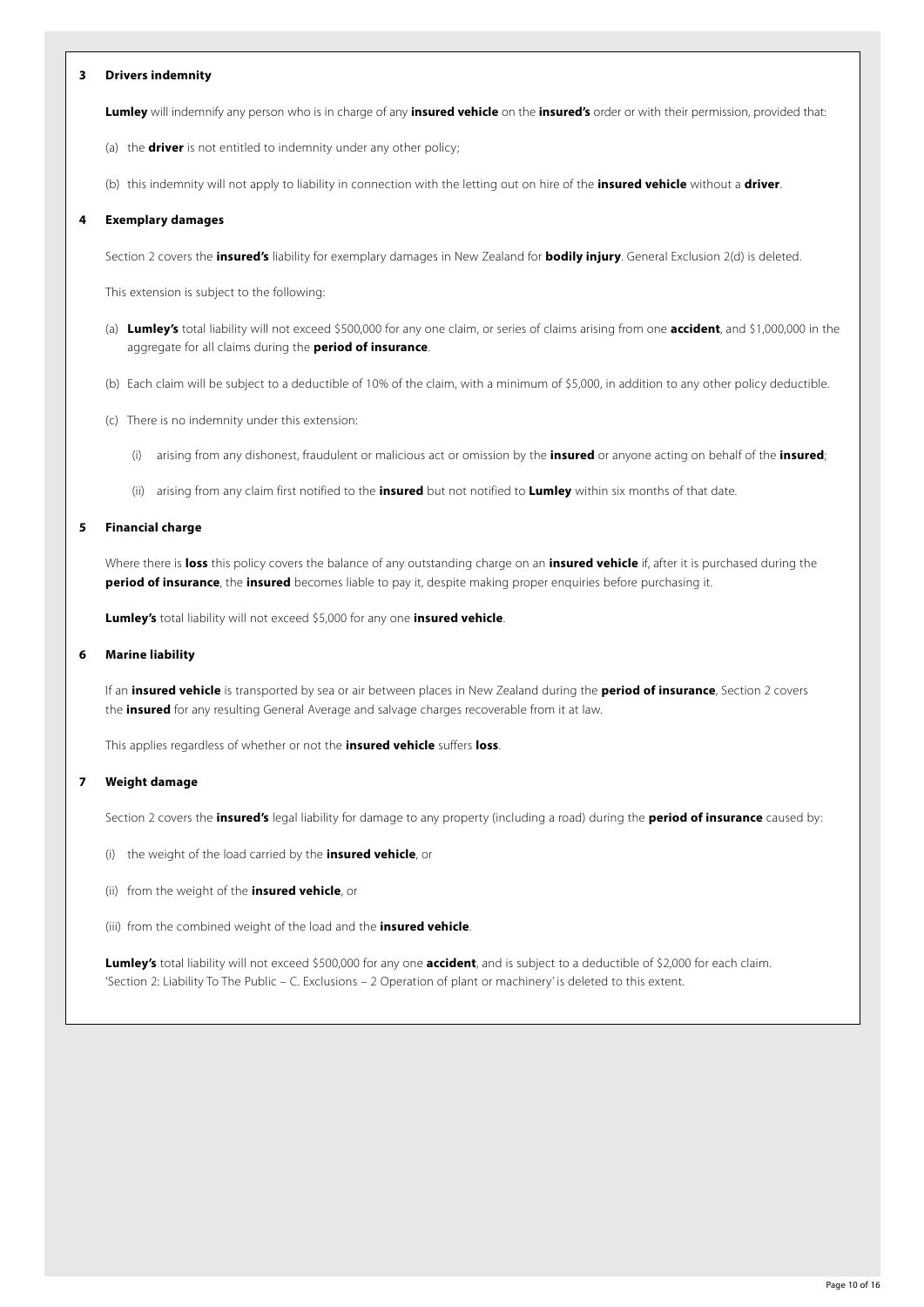# **Automatic Extensions**

**These extensions automatically apply. They are otherwise subject to the terms of the policy.**

## **1 Additions and Deletions**

Any **insured vehicle** sold during the **period of insurance** ceases to be insured from that date and is deleted.

- (a) Any **vehicle** purchased by the **insured** during the **period of insurance** will automatically be insured from the date of its purchase as an addition, as long as the purchase is advised to **Lumley** within 30 days (or if the **vehicle** is purchased for more than \$100,000 within 7 days).
- (b) Each purchased **vehicle** will be insured for its **market value**, and each sold **insured vehicle** was insured for the value shown on the **vehicle schedule**.
- (c) The premium for all additions and deletions will be calculated and paid at the end of the **period of insurance** based on **Lumley's** current premium rates.
- (d) **Lumley's** total liability will not exceed the limit specified in the **schedule** in respect of any new addition that has not been advised to it.

## **2 Breach of Condition**

This policy will not be invalidated by any breach of Condition, where the breach occurs without the knowledge of the **insured**, PROVIDED **Lumley** is advised immediately it becomes known to the **insured** and any additional premium paid.

#### **3 Uninsured third party protection**

If a third party has no valid and collectable insurance, this extension covers the **insured's** no claims bonus, policy deductible, and uninsured **loss**, where:

- (a) the third party was at fault for the **accident**; and
- (b) the identity of the third party is established; and
- (c) the **insured** is unable to make any recovery from the third party.

PROVIDED that in respect of the Third Party Liability Only, and Third Party Fire Theft and Illegal Conversion **scope of covers**, **Lumley's** total liability will not exceed \$5,000 in respect of any one **accident**.

## **General Policy Exclusions**

- **1** This policy does not insure any **insured vehicle** while it is:
	- (a) being driven outside the **description of use**, including being driven on a race track, or for: pace making, reliability trials, hill climbs or speed tests, or being driven in preparation for any one of these activities.
	- (b) being driven in an unsafe condition. This includes any condition:
		- (i) which is contrary to any recommendation by the manufacturer of the **insured vehicle**, or
		- (ii) as a result of which the **insured vehicle** is not fit to deal with any peril likely to be encountered during the course of its operation;

This exclusion only applies if the **insured** or the person in charge of the **insured vehicle** was aware, or with reasonable diligence ought to have been aware, of the unsafe condition.

(c) loaded or operated in excess of the manufacturer's recommended specifications, or loaded contrary to the law; or its ancillary plant or machinery being operated contrary to the law.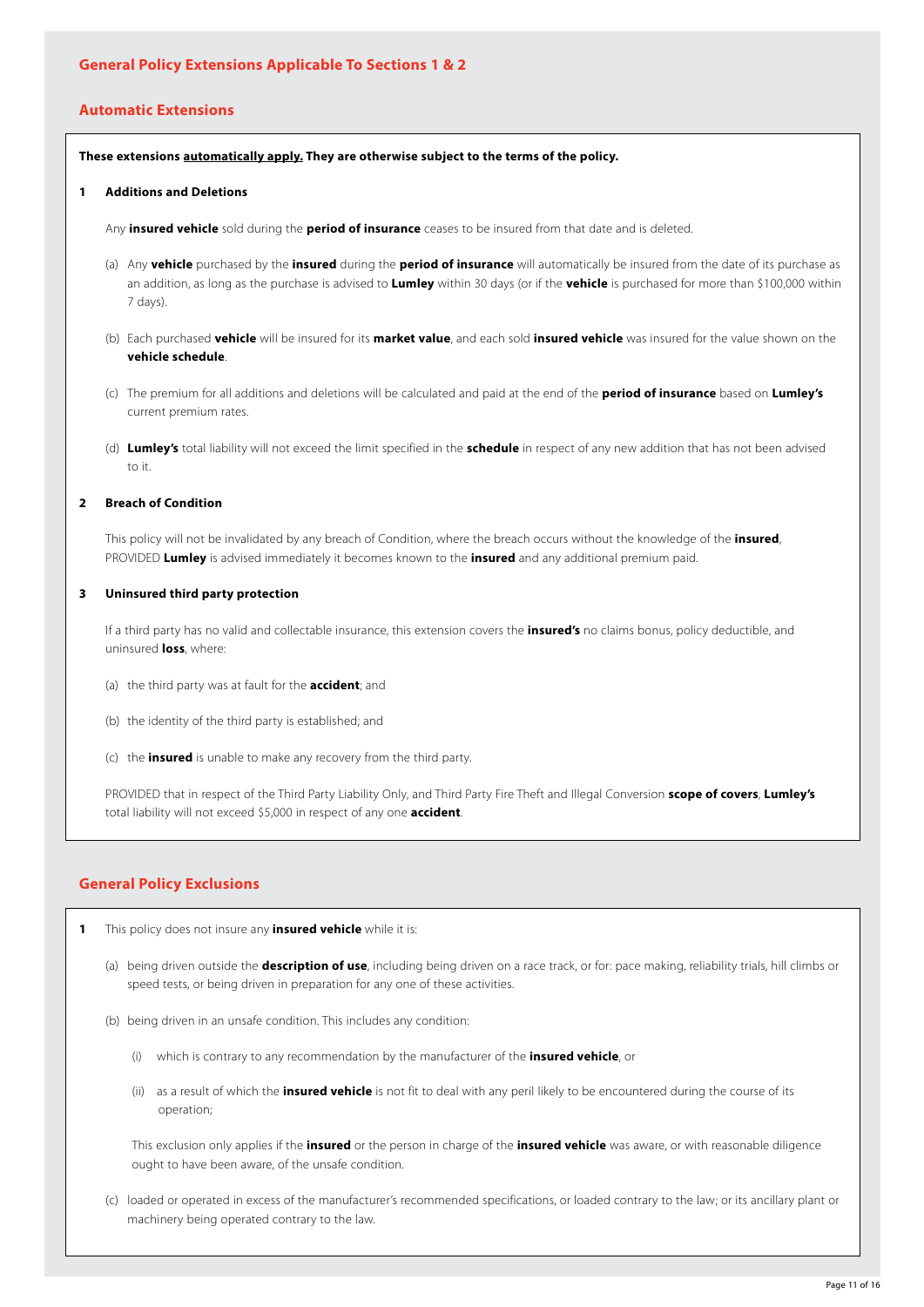This exclusion only applies if the **insured**, or the person in charge of the **insured vehicle**, was aware, or with reasonable diligence ought to have been aware, of the unsafe condition.

- (d) being driven by any person who is not the holder of a licence for the appropriate class and use applicable to the operation of the **insured vehicle** or its components, or who is breaching any condition of their licence. This exclusion will not apply if the **driver** had held and is not disqualified from holding or obtaining, and actually obtains a licence, nor if the **insured vehicle** is being used for the purpose of teaching a learner to drive, if all requirements of the law are being complied with;
- (e) being driven by any person who:
	- (i) is under the influence of any intoxicating substance or drug, or
	- (ii) has a proportion of alcohol in the breath or blood which exceeds the legal limit, or
	- (iii) fails to supply a blood or breath sample as required by law, or
	- (iv) fails to stop, or remain at the scene, following an **accident** as required by law
- (f) being driven in breach of the law relating to driving hours.

Exclusions 1(a) – 1(f) will not apply in respect of **loss** which results from fire, theft or conversion.

- **2** This policy does not insure:
	- (a) liability incurred by the **insured** under an agreement where there would have been no liability without the agreement;
	- (b) liability for **bodily injury** which is covered by the Accident Compensation Corporation;
	- (c) **loss** or liability which is directly or indirectly caused by:
		- (i) confiscation, nationalisation or destruction or damage to property by order of government, public or local authority,
		- (ii) nuclear weapons material,
		- (iii) ionising radiation or contamination by radioactivity from any nuclear fuel or from any nuclear waste or from the combustion of nuclear fuel, and for the purpose of this Exclusion 2(c)(iii) combustion includes any self-sustaining process of nuclear fission or fusion;
	- (d) liability for exemplary damages.
	- (e) any **loss** or liability arising from any intentional or reckless act or omission.
- **3** This policy does not insure:
	- (a) death, injury, illness, loss, damage, liability, cost or expense of any nature directly or indirectly caused by, resulting from, or in connection with, any of the following regardless of any other contributing cause or event:
	- (b) war, invasion, act of foreign enemies, hostilities or warlike operations (whether war is declared or not), civil war, rebellion, revolution, insurrection, civil commotion assuming the proportions of or amounting to an uprising, military or usurped power; or
	- (c) acts of terrorism.

For the purpose of this Exclusion, terrorism means an act including but not limited to the use of threat of force or violence by any person or group(s) of persons, whether acting alone or on behalf of or in connection with any organisation(s) or government(s) which from its nature or context is committed for, or in connection with, political, religious, ideological, ethnic or similar purposes or reasons, including the intention to influence any government and/or to put the public or any section of the public in fear.

This policy also excludes death, injury, illness, loss, damage, liability, cost or expense of any nature directly or indirectly caused by, resulting from, or on connection with, any action taken in controlling, preventing, suppressing or in any way relating to, the above exclusion.

- **4** This policy does not insure any **loss** or damage of whatsoever kind arising directly or indirectly out of:
	- (a) the corruption, destruction or alteration of or damage to data, coding programme or software; or
	- (b) the unavailability of data or reduction in the functionality, availability or operation of hardware, software and embedded chips; or
	- (c) any business interruption losses resulting there from.

This exclusion shall not apply where such **loss** or damage occurs as a direct result of an accident which you have a valid claim for any other part or component of the **insured vehicle** for under this policy.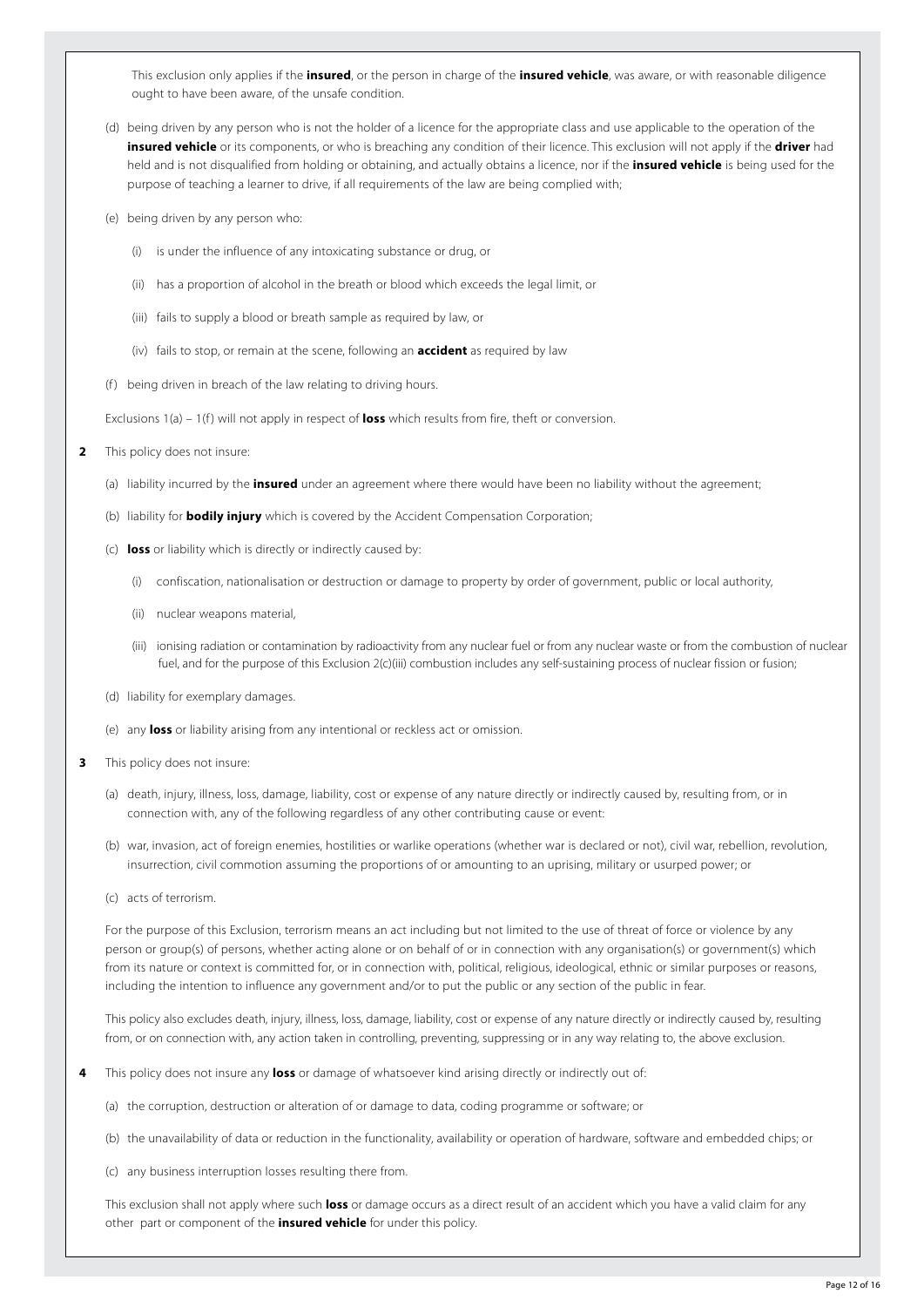## **Section 1**

## **1 Minimise the loss**

If there is a claim under Section 1, the **insured**:

- (a) must take prompt steps to minimise the **loss** and to prevent further **loss**, and:
	- (i) if the **insured vehicle** can be driven safely and without causing further **loss**, take it to any repairer, or otherwise have it towed to the nearest suitable repairer or tow-yard, and
	- (ii) as soon as possible inform **Lumley** and complete and return a **Lumley** claim form; and
- (b) is responsible for the payment of the deductible to the repairer;

**NOTE**: No repairs should be carried out until **Lumley's** surveyor/assessor has examined the **insured vehicle** and approved any repair work, unless **Lumley** has agreed otherwise.

## **2 Progress payments**

If a claim under Section 1 is covered, **Lumley** will make progress payments to the **insured**. The **insured** must supply interim statements that are approved by **Lumley's** assessor.

## **Section 2**

# **1 Notification and conduct**

If there is a claim, or possible claim, under Section 2 the **insured** must, as soon as possible, notify **Lumley** to obtain, complete and return a claim form. The **insured** must forward any relevant correspondence and court documents to **Lumley** as soon as possible.

The **insured** or anyone else entitled to cover under this policy must tell **Lumley** immediately if the **insured** or they are charged with any offence in connection with the use of the **insured vehicle**, or any other private motor caravan which resulted in **loss** of property or **bodily injury** to another person.

The **insured** must not, without the written consent of **Lumley**:

- (a) incur any expense in making good any loss to the property of others or incur any legal expense;
- (b) make any statement or take action which may be considered to be an admission of liability;
- (c) negotiate, pay, settle, admit or repudiate any claim made by another person.
- (d) negotiate, offer to pay or pay any **reparation**, including but not limited to, offers made as part of any case management conference or sentencing hearing.

**Lumley** has the sole right to act in the **insured's** name to defend, negotiate or settle the claim as it sees fit, at its expense.

#### **2 Settlement option**

**Lumley** has the option to pay to the **insured** the full amount of **Lumley's** liability under Section 2, or any lesser amount for which the claim can be settled, plus defence costs incurred to date.

**Lumley** will then give up the conduct of the defence or proceedings. **Lumley** will not be liable for any further costs or expenses after this.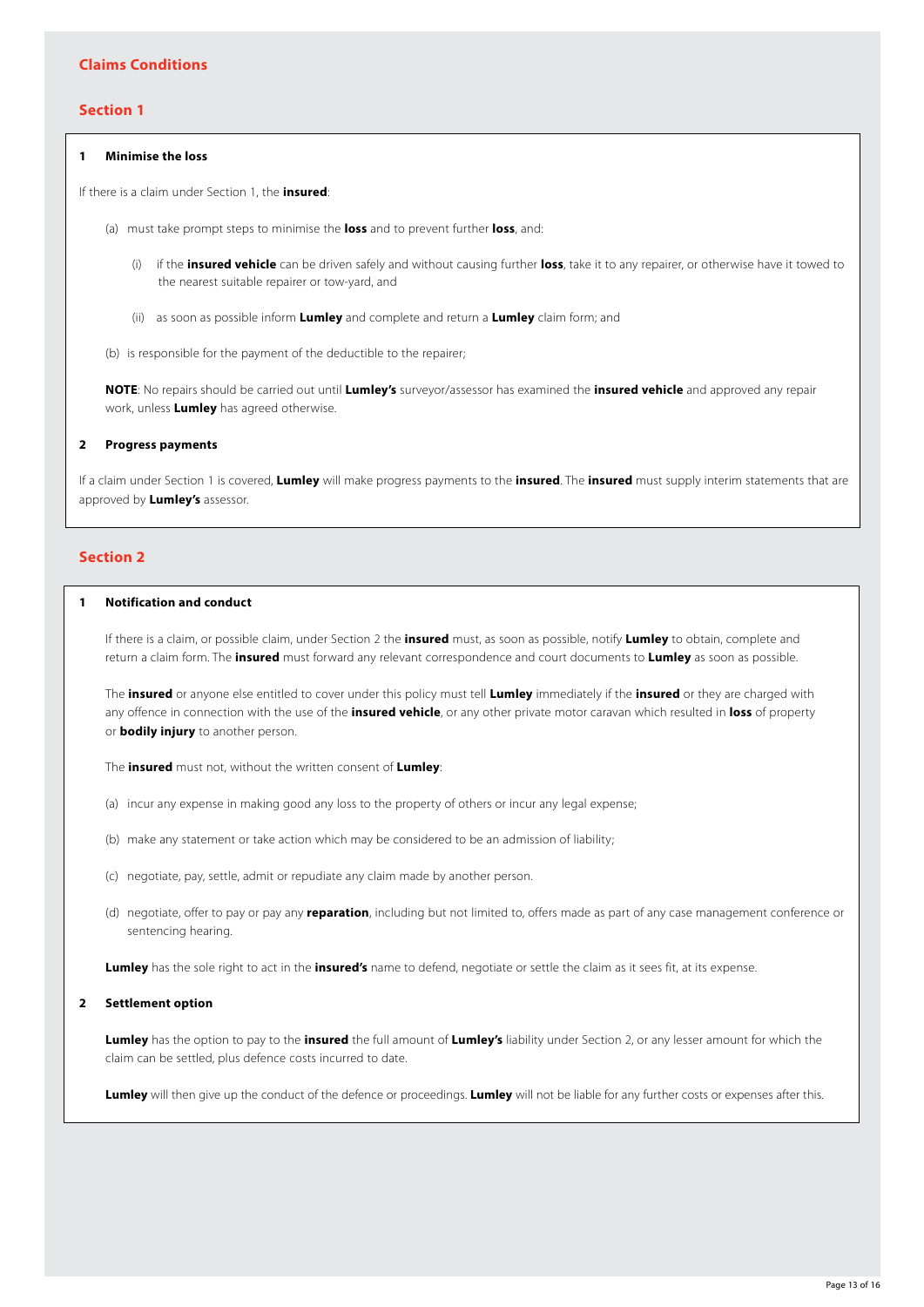## **1 Additional information**

The **insured**, and any other person covered under this policy, must:

- (i) agree to be examined under oath by a person named by **Lumley** whenever reasonably required
- (ii) supply any information or documentation that **Lumley** reasonably requires
- (iii) authorise the disclosure to **Lumley** of any personal information about them held by other parties, which is relevant to the claim or this policy.

#### **2 Notification to authorities**

The **insured** must notify the police immediately in respect of **loss** or liability as a result of theft, illegal conversion, arson, malicious damage, or **bodily injury** to any person.

#### **3 Subrogation**

Once **Lumley** agrees to indemnify the **insured**, it may exercise for its own benefit any legal right of recovery the **insured** has in connection with the claim.

**Lumley** will do this at its own expense, but the **insured** must cooperate fully.

## **4 Waiver of subrogation (group companies)**

Where the **insured** is a parent or subsidiary in a group of related companies, **Lumley** waives any right of recovery it may have against any other company in the same group.

A 'subsidiary' means a company, with more than half the nominal value of its equity share capital owned by a parent company, either directly or through other subsidiaries. A 'group of related companies' means a group of companies related to one another by virtue of such ownership.

# **General Conditions**

## **1 Alteration**

This policy was arranged on the basis of the information supplied to **Lumley** by the **insured**. If any of the information changes during the **period of insurance** which:

- (a) increases the nature of the risk covered; or
- (b) alters the nature of the risk covered.

The **insured** must tell **Lumley** as soon as the **insured** becomes aware of the change.

Examples of changes are:

- i. modifications made to the **insured vehicle** (excluding conversion to LPG or CNG);
- ii. a change in the use of the **insured vehicle**;
- iii. a change in the physical ability of any **driver**;
- iv. criminal convictions.

#### **2 Cancellation**

This policy may be cancelled by the **insured** at any time by notice in writing to **Lumley**. **Lumley** will refund to the **insured** 80% of the amount of any unexpired premium already paid on a pro rata basis, subject to **Lumley's** retained premium.

**Lumley** may also cancel this policy by letter to the **insured** either delivered personally, posted or facsimiled to the address last known to **Lumley**. Cancellation will be effective from 4.00pm on the 30th day after the day the letter is delivered, posted or faxed.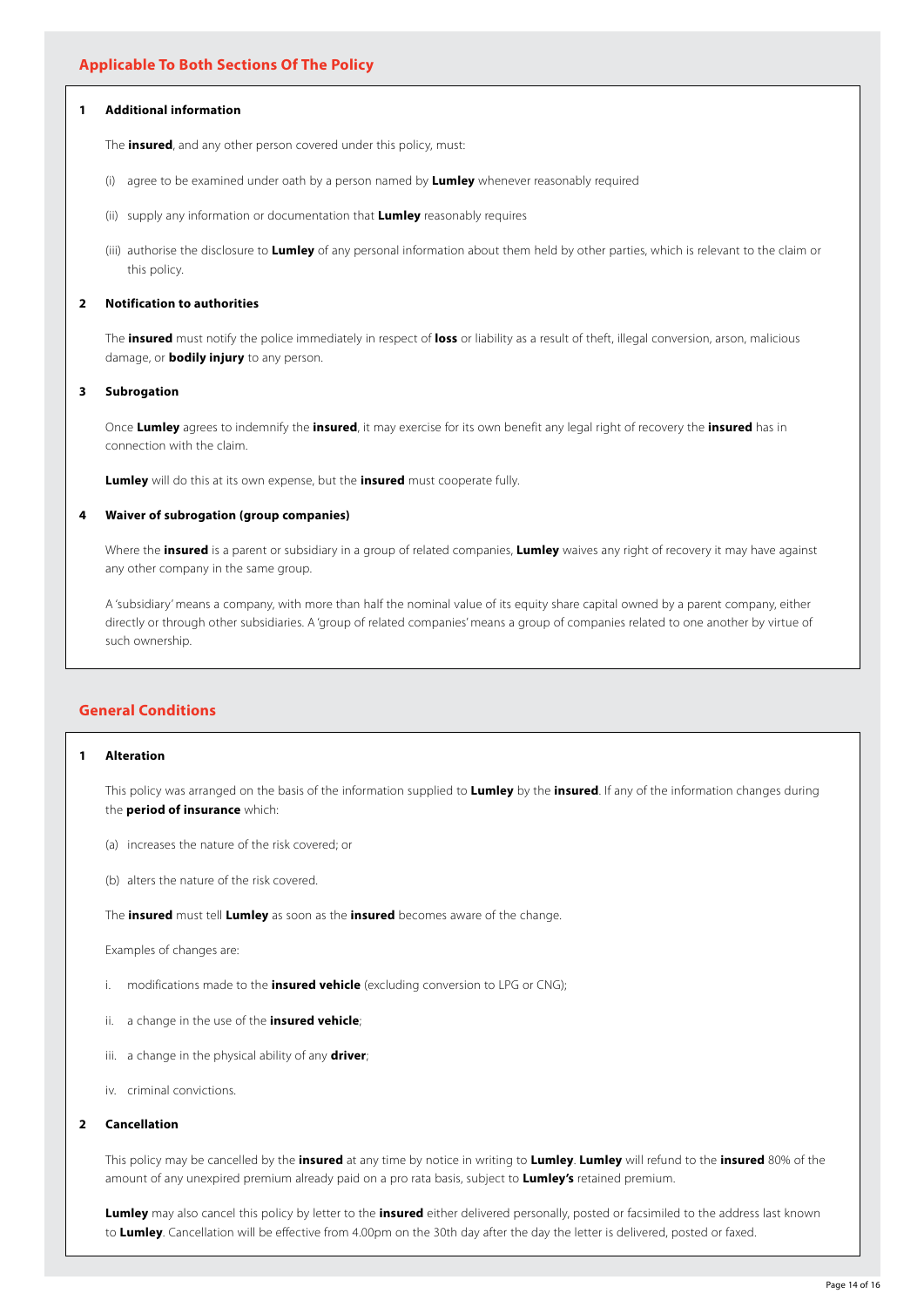## **3 Compliance**

It is a condition precedent to **Lumley's** liability under this policy that:

- (a) the information given by the **insured**, and anyone on the **insured's** behalf, in connection with this policy and any claim is true and complete; and
- (b) the **insured**, and anyone else covered under this policy, has complied with its terms.

#### **4 Diligence**

The **insured** must take all reasonable steps to protect the **insured vehicle** from **loss** and to avoid liability.

There is no cover if the **insured** is reckless or grossly irresponsible.

#### **5 Fraud**

If the **insured**, or anyone else covered under this policy, is dishonest or fraudulent in any way in connection with a claim, **Lumley** may, at its option:

(a) decline part or all of the claim; or

(b) elect to treat the policy as unenforceable by the **insured**, and anyone else covered, from the date of the dishonesty or fraud.

## **6 Goods and Services Tax**

The **market value** or **agreed value** of any **insured vehicle** is inclusive of GST. For example, **Lumley** will settle a claim for total **loss** up to the maximum amount insured by this policy, inclusive of GST.

In respect of any deductible, policy limit or sub-limit within any policy extension, the amounts shown are inclusive of GST.

#### **7 Governing Law**

The law of New Zealand governs this policy, and the courts of New Zealand have exclusive jurisdiction.

#### **8 Headings**

Headings used in this policy are for reference only. They do not form part of the policy and are not to be used as an aid to interpretation.

## **9 One Contract**

This policy and the **schedule** are one contract. The proposal or written submission by the **insured** is incorporated in it.

## **10 Other Interested Parties**

If there is any mortgagee, debenture holder, hire purchase company, conditional purchaser or other party with a financial interest in any **insured vehicle** which has been notified to **Lumley**, **Lumley** may, at its option, pay any claim under Section 1 of this policy to the interested parties in the order of their legal priorities, and to the extent of their financial interest.

However, **Lumley's** total liability will not exceed the amount it would have paid to the **insured**.

## **11 Other Insurance**

If at the time any claim arises under this policy there is any other insurance covering the **loss** or liability, this policy will only apply in excess of the other insurance, even if there is a similar insurance condition in the other insurance policy.

#### **12 Several Insurance**

If more than one person or entity is insured under this policy, they are insured separately as though a separate policy has been issued to each.

However, this will not increase **Lumley's** total liability under this policy.